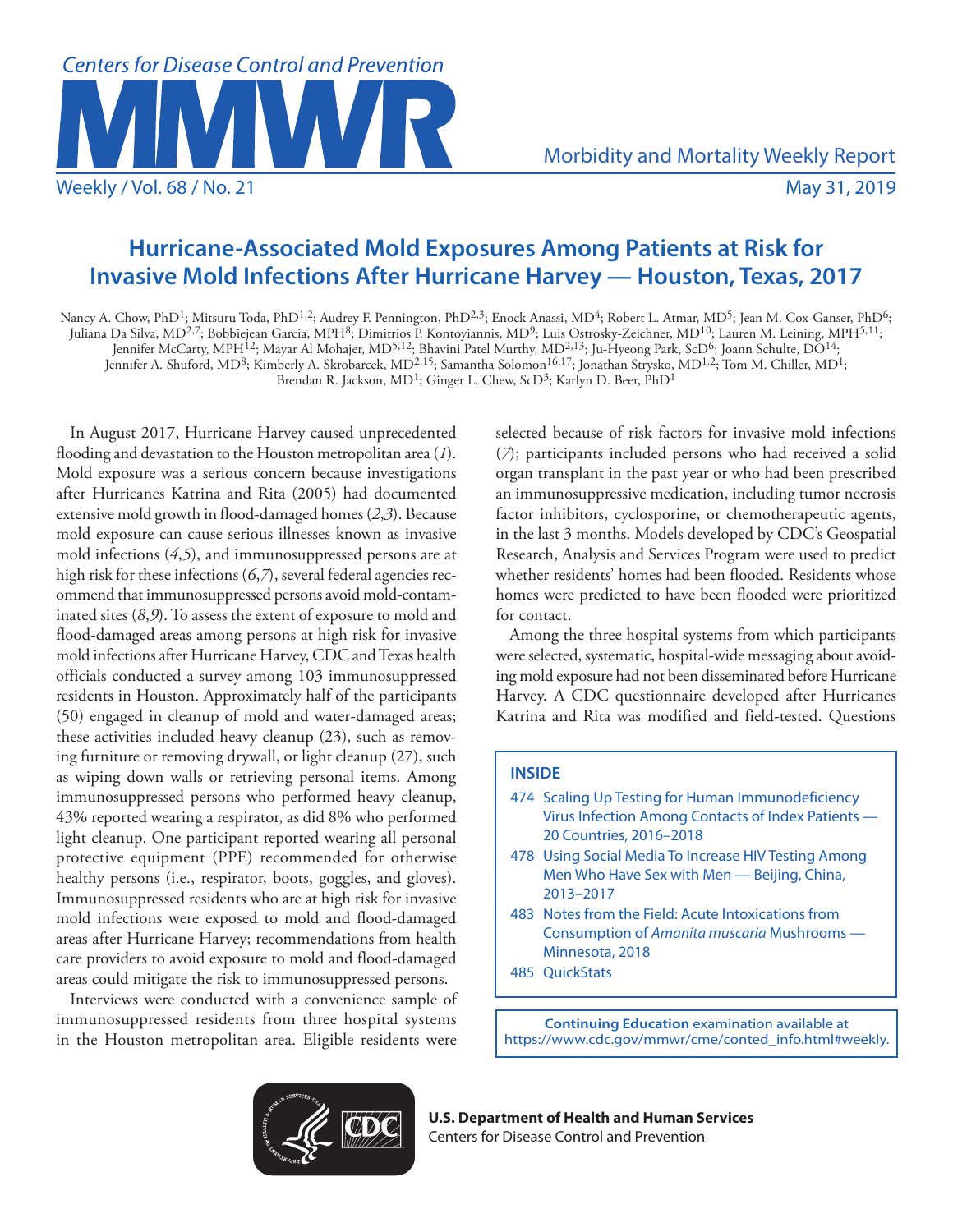were focused on experiences with housing, flooding and mold, cleanup activities, and PPE. Cleanup was categorized as either heavy (e.g., removing furniture, drywall, or carpeting) or light (e.g., sweeping, wiping off counters or walls, or retrieving personal items). The 20-minute questionnaire was administered by telephone in either English or Spanish by trained interviewers during October 21–November 8, 2017; no personally identifiable information was collected. Interviewers were trained on types of PPE. Federal agency–developed materials on how residents who are not immunosuppressed can safely conduct mold cleanup after disasters were made available to participants after the interview. Because this work was part of an ongoing public health response, it was determined to be nonresearch public health practice by CDC's Human Research Protection Office and the local hospitals and thus was not subject to institutional review board review.

Interviewers attempted to contact 800 immunosuppressed persons, and 167 (21%) were reached, 109 (65%) of whom consented to be interviewed. Among these 109 persons, 103 (94%) had stayed within the Houston metropolitan area during Hurricane Harvey (August 25–August 29, 2017) or in the months afterwards (August 30–interview date); the survey sample consisted of these 103 persons. During the hurricane, 77 (75%) reported staying at home for the majority of the time, 20 (19%) stayed at friends or relatives' homes, and seven (7%) stayed at other places, including hotels, hospitals, shelters, or nursing homes (Table 1). In contrast, since the hurricane, 83 (81%) stayed at home, 12 (12%) stayed at friends or relatives' homes, and six (6%) stayed at other places.

Of the 102 participants whose responses were available, 92 (89%) reported living in their homes at the time of the interview; of the 10 who did not, eight had been back to their homes. One participant's response was not available.

Forty-six (45%) respondents reported that water had entered their homes, 37 (80%) of whom reported that the first floor living space was flooded with a median of 3 inches of water (interquartile range  $[IQR] = 1-12$  inches) for a median of 3 days (IQR = 1–4 days) (Table 2). Among the 37 respondents who reported water in their living space, 28 (76%) reported seeing or smelling mold inside the home after the hurricane, and 32 (86%) had their home cleaned for water damage or remediated for mold. Seventeen (53%) participants lived in the house during cleanup, and 17 (53%) performed the cleanup themselves. In addition, 23 (62%) reported plans for cleanup or remediation within the next 6 months.

Participation in cleanup activities for any home was assessed among all 103 survey respondents; overall, 50 (49%) engaged in any cleanup activities, including 23 (22%) who engaged in heavy cleanup activities for a median of 7 days  $( IQR = 5-14 \text{ days})$  and  $27 (26%)$  who participated in only light cleanup activities for a median of 4 days ( $IQR = 2-14$  days) (Table 3). Among the 23 participants who engaged in heavy cleanup activities, 10 (43%) wore a full-face, half-face, or N-95 respirator,\* half of whom reported always wearing a respirator

The *MMWR* series of publications is published by the Center for Surveillance, Epidemiology, and Laboratory Services, Centers for Disease Control and Prevention (CDC), U.S. Department of Health and Human Services, Atlanta, GA 30329-4027. **Suggested citation:** [Author names; first three, then et al., if more than six.] [Report title]. MMWR Morb Mortal Wkly Rep 2019;68:[inclusive page numbers]. **Centers for Disease Control and Prevention** Robert R. Redfield, MD, *Director* Anne Schuchat, MD, *Principal Deputy Director* Chesley L. Richards, MD, MPH, *Deputy Director for Public Health Science and Surveillance* Rebecca Bunnell, PhD, MEd, *Director, Office of Science* Barbara Ellis, PhD, MS, *Acting Director, Office of Science Quality, Office of Science* Michael F. Iademarco, MD, MPH, *Director, Center for Surveillance, Epidemiology, and Laboratory Services MMWR* **Editorial and Production Staff (Weekly)** Charlotte K. Kent, PhD, MPH, *Editor in Chief* Jacqueline Gindler, MD, *Editor* Mary Dott, MD, MPH, *Online Editor* Terisa F. Rutledge, *Managing Editor* Douglas W. Weatherwax, *Lead Technical Writer-Editor* Glenn Damon, Soumya Dunworth, PhD, Teresa M. Hood, MS, *Technical Writer-Editors* Martha F. Boyd, *Lead Visual Information Specialist* Maureen A. Leahy, Julia C. Martinroe, Stephen R. Spriggs, Tong Yang, *Visual Information Specialists* Quang M. Doan, MBA, Phyllis H. King, Terraye M. Starr, Moua Yang,

# *MMWR* **Editorial Board**

Matthew L. Boulton, MD, MPH Virginia A. Caine, MD Katherine Lyon Daniel, PhD Jonathan E. Fielding, MD, MPH, MBA David W. Fleming, MD William E. Halperin, MD, DrPH, MPH

Timothy F. Jones, MD, *Chairman* Robin Ikeda, MD, MPH Phyllis Meadows, PhD, MSN, RN Jewel Mullen, MD, MPH, MPA Jeff Niederdeppe, PhD Patricia Quinlisk, MD, MPH

*Information Technology Specialists*

Stephen C. Redd, MD Patrick L. Remington, MD, MPH Carlos Roig, MS, MA William Schaffner, MD Morgan Bobb Swanson, BS

<sup>\*</sup>The N95 respirator is the most common particulate-filtering facepiece respirator and filters at least 95% of airborne particles. [https://www.cdc.gov/niosh/npptl/](https://www.cdc.gov/niosh/npptl/topics/respirators/disp_part/n95list1.html) [topics/respirators/disp\\_part/n95list1.html.](https://www.cdc.gov/niosh/npptl/topics/respirators/disp_part/n95list1.html)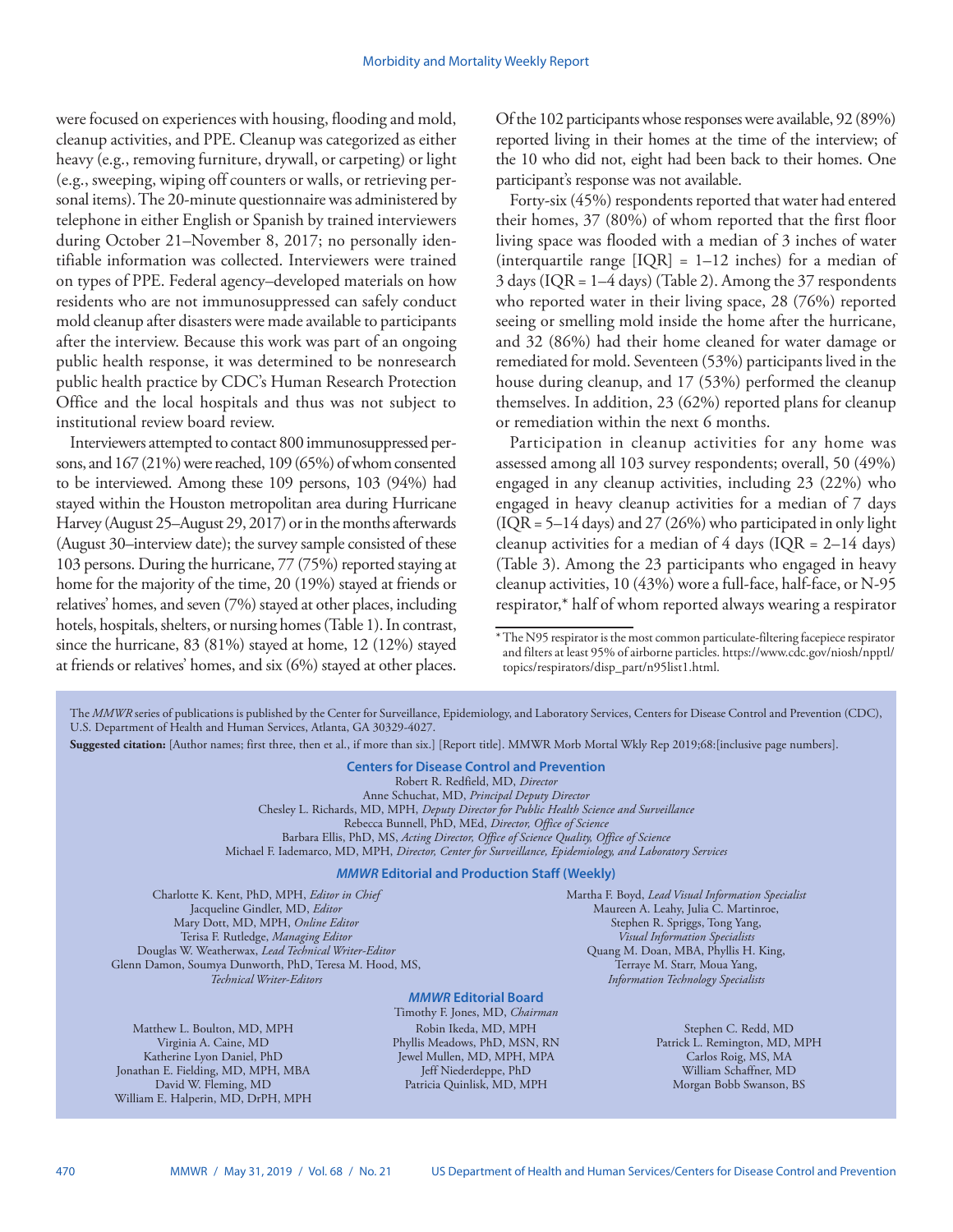**TABLE 1. Housing status of immunosuppressed survey participants (N = 103) who reported staying in the Houston metropolitan area before or since Hurricane Harvey — Houston, Texas, August– November 2018**

| <b>Housing status</b>           | No. (%) |
|---------------------------------|---------|
| During Hurricane Harvey*        |         |
| Home                            | 77 (75) |
| Friends or relatives            | 20(19)  |
| Other <sup>†</sup>              | 7(7)    |
| Since Hurricane Harvey*         |         |
| Home                            | 83 (81) |
| Friends or relatives            | 12 (12) |
| $O$ ther <sup>†</sup>           | 6(6)    |
| <b>Currently living at home</b> |         |
| Yes                             | 92 (89) |
| <b>No</b>                       | 10(10)  |
| Reentered home                  | 8(80)   |
| Did not reenter home            | 2(20)   |
| Response not available          | 1(1)    |

\* Participants might have provided more than one response or provided a response not shown in the options given; thus, the subtotals do not sum to 103. **†** Hospital, hotel, nursing home, or shelter.

**TABLE 2. Flooding, mold, and cleanup experiences of immunosuppressed survey respondents who reported water entry into the first floor living space after Hurricane Harvey (N = 37) — Houston, Texas, August–November 2018**

| <b>Experiences and plans</b>                   | No. (%) |
|------------------------------------------------|---------|
| Saw or smelled mold                            |         |
| Yes                                            | 28 (76) |
| No                                             | 8(22)   |
| Don't know                                     | 1(3)    |
| <b>Cleaned or remediated home</b>              |         |
| Yes                                            | 32 (86) |
| Lived in home during cleanup                   | 17 (53) |
| Did not live in home during cleanup            | 15 (47) |
| Who completed the cleanup*                     |         |
| Self                                           | 17(53)  |
| Friends or family                              | 12 (38) |
| Professional remediation                       | 15 (47) |
| No                                             | 5(14)   |
| Plans for cleaning or remediation within 6 mos |         |
| Yes                                            | 23 (62) |
| Nο                                             | 11 (30) |
| Don't know                                     | 3(8)    |

\* Participants might have provided more than one response; thus, the subtotals do not sum to 32.

during cleanup. Eighteen participants wore gloves during heavy cleanup, eight wore boots, and two wore goggles. Three participants reported using no PPE. Among the 27 participants who engaged in light cleanup activities, two wore a respirator, both of whom reported wearing it at all times during cleanup. Thirteen wore gloves, two used goggles, and one wore boots; seven used no PPE. Among all participants who engaged in cleanup activities, only one wore all PPE recommended for otherwise healthy persons.

Among all 103 participants, 62 (60%) reported hearing or reading about what to wear to clean up mold and floodwater. **TABLE 3. Time spent in cleanup activities and use of personal protective equipment (PPE) during cleanup among immunosuppressed respondents who stayed in Houston during and after Hurricane Harvey (N = 103) — Houston, Texas, August–November 2018**

|                                | Heavy<br>cleanup* | Light<br>cleanup <sup>†</sup> | <b>Total</b> |
|--------------------------------|-------------------|-------------------------------|--------------|
| Time spent cleaning up         | $(n = 23)$        | $(n = 27)$                    | $(n = 50)$   |
| and PPE use                    | No. (%)           | No. (%)                       | No. (%)      |
| Hrs per day engaged in cleanup |                   |                               |              |
| <1                             | 0(0)              | 13 (48)                       | 13 (26)      |
| $1 - 4$                        | 8(35)             | 9(33)                         | 17 (34)      |
| $5 - 7$                        | 9(39)             | 0(0)                          | 9(18)        |
| >8                             | 6(26)             | 5(19)                         | 11 (22)      |
| Wore a mask <sup>§</sup>       |                   |                               |              |
| Always                         | 5(22)             | 2(7)                          | 7(14)        |
| Most of the time               | 1(4)              | 0(0)                          | 1(2)         |
| Less than half of the time     | 4(17)             | 0(0)                          | 4(8)         |
| No                             | 13(57)            | 23 (85)                       | 36 (72)      |
| Missing information            | 0(0)              | 2(7)                          | 2(4)         |
| <b>Wore boots</b>              |                   |                               |              |
| Yes                            | 8(35)             | 1(4)                          | 9(18)        |
| No                             | 15(65)            | 26 (96)                       | 41 (82)      |
| Wore gloves                    |                   |                               |              |
| Yes                            | 18 (78)           | 13 (48)                       | 31 (62)      |
| No                             | 5(22)             | 14 (52)                       | 19 (38)      |
| Wore goggles                   |                   |                               |              |
| Yes                            | 2(9)              | 2(7)                          | 4(8)         |
| No                             | 21 (91)           | 25 (93)                       | 46 (92)      |
| <b>Wore any PPE</b>            |                   |                               |              |
| Yes                            | 20 (87)           | 20(74)                        | 40 (80)      |
| No                             | 3(13)             | 7(26)                         | 10(20)       |

\* For example, removing furniture, drywall, or carpeting.

† For example, sweeping, wiping off counters or walls, or retrieving personal items. § Mask includes full-face respirator, half-face respirator, or N-95 respirator.

The most commonly reported information sources included television (14), word of mouth (14), and health care providers (seven). No participants reported obtaining information from social media or a website.

## **Discussion**

This investigation of mold exposures and PPE use after Hurricane Harvey found that a convenience sample of immunosuppressed adult residents were exposed to mold and water-damaged areas. Immunosuppressed persons are at risk for invasive mold infections (primarily respiratory) with mortality rates as high as 50% (*6*). Although federal agencies recommend that immunosuppressed persons avoid flooded and mold-contaminated buildings (*9*), approximately half of survey participants engaged in cleanup activities, with approximately half of those who engaged in heavy cleanup and most of those engaged in light cleanup reporting not wearing respiratory protection; gloves were the most frequently reported PPE used.

In disaster settings such as Hurricane Harvey, immunosuppressed residents might experience difficulty in adhering to recommendations about avoiding mold-contaminated sites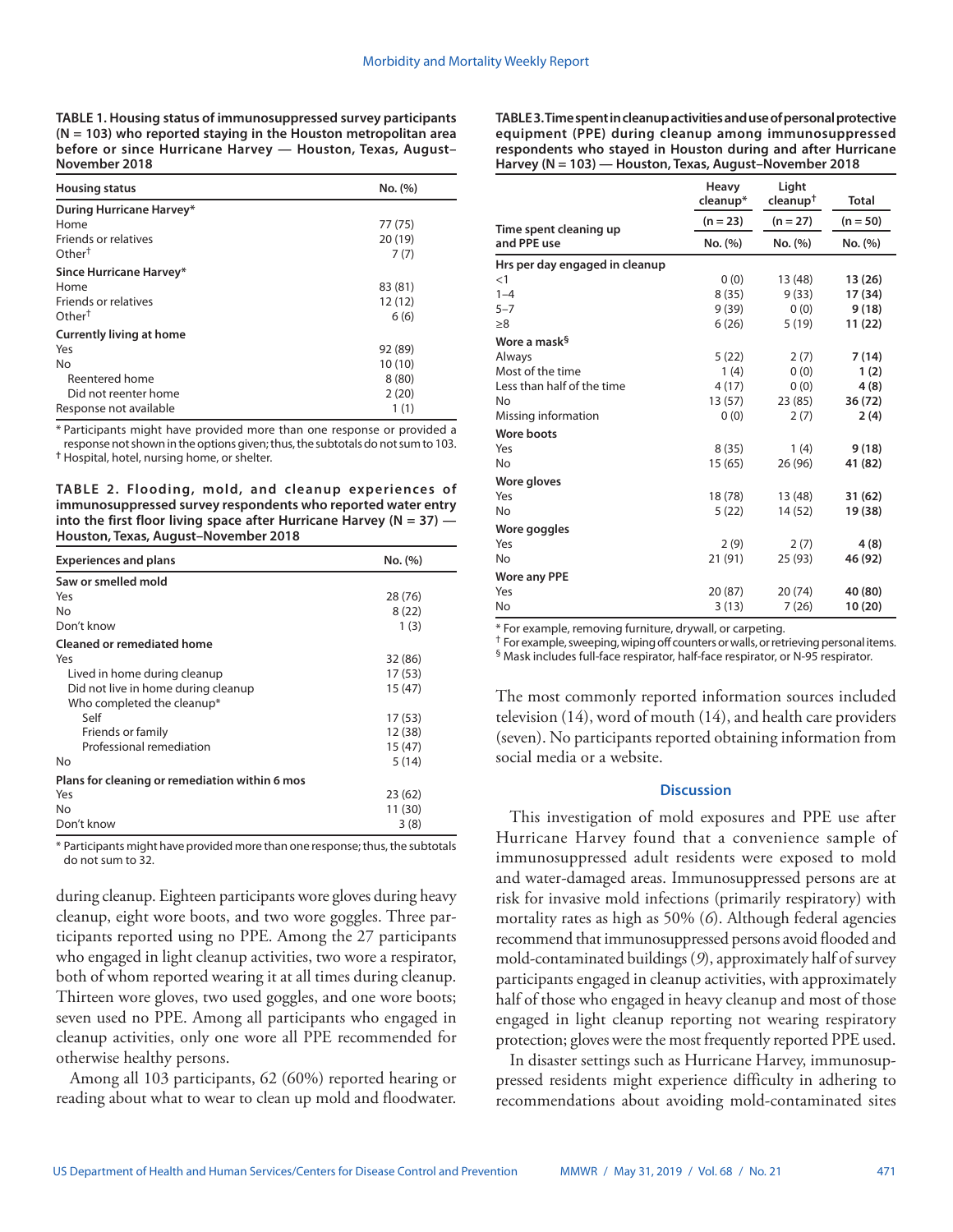if the majority of homes in the community are affected. In such cases, proper use of an appropriate respirator and other PPE during reentry to the home might reduce mold exposure.

No participants reported websites or social media as sources of information about what one should wear during cleanup of mold and floodwater. This could reflect a unique demographic profile in this group; however, the profile could not be assessed because demographic information was not obtained as part of the survey.

The findings in this report are subject to at least three limitations. First, survey participants were not representative of all immunosuppressed patients in the Houston area because the participants consisted of a convenience sample of patients with specific conditions from three hospital systems. Although these findings cannot be extrapolated to all immunosuppressed residents in the Houston area during and after Hurricane Harvey, they suggest that a substantial number of immunosuppressed persons were exposed to mold and flood-damaged areas and that PPE use among some immunosuppressed persons who engaged in cleanup activities was low. Second, although it was ascertained that the three hospital systems had not conducted systematic, hospital-wide messaging about avoiding mold exposure before Hurricane Harvey, survey participants were not asked whether they had been told by a health care provider to avoid exposure to mold. Thus, it was not possible to determine whether survey participants who were exposed to mold were aware of federal recommendations. Finally, eligibility criteria included immunosuppressive medications for health conditions of varying severity, and information on specific conditions was not collected. For example, some participants were prescribed a tumor necrosis factor inhibitor for rheumatoid arthritis, whereas others received cyclosporine for a solid organ transplant. It is possible that immunosuppressed persons in better physical health were more likely to consent to the survey. As a result, these findings might overestimate the percentage of immunosuppressed persons performing cleanup activities.

Among a sample of immunosuppressed Houston area residents, many were exposed to mold and flood-damaged homes after Hurricane Harvey. Many residents at high risk for invasive mold infections engaged in activities to clean up mold and flood-damaged areas without wearing PPE recommended for otherwise healthy persons. Although recommendations for immunosuppressed persons are to avoid mold-contaminated sites, these findings might help prompt future studies on the knowledge, attitudes, and practices of PPE use among immunosuppressed persons in posthurricane settings and other locations experiencing flooding when complete avoidance of mold-contaminated sites is difficult. In turn, these studies could help inform future decisions about PPE recommendations for this population.

#### **Summary**

#### What is already known about this topic?

Immunosuppressed persons are at risk for invasive mold infections and should avoid exposures such as those present during hurricane and flood cleanup activities.

What is added by this report?

Among a convenience sample of immunosuppressed residents in the Hurricane Harvey-affected area of Houston, Texas, 49% engaged in cleanup activities in water-damaged or mold-contaminated homes. Use of respiratory protection was low.

What are the implications for public health practice?

Health care providers should advise immunosuppressed persons to avoid exposure to water-damaged and mold-contaminated areas to reduce their risk for invasive mold infections.

## **Acknowledgments**

Kristy Murray, Baylor College of Medicine, Houston, Texas; Student Epidemic Intelligence Society, UTHealth School of Public Health, Houston, Texas; Andrew Berens, Tess Palmer, Geospatial Research, Analysis and Services Program, CDC; Kristin Cummings, Brett Green, NIOSH, CDC; John Butler, Angela Shippy, Kelley Boston, Sonia Bassett, Ahmed Al-Hammadi, Ryan Walsh, Elizabeth Reed, Patricia Tooley, Christina Solis, Sujatha Sridhar, Memorial Hermann-Texas Medical Center, Houston Texas.

Corresponding author: Nancy A. Chow, [yln3@cdc.gov](mailto:yln3@cdc.gov), 404-639-5467.

Luis Ostrosky-Zeichner reports grants and personal fees from Astellas, personal fees from Merck & Co., grants and personal fees from Pfizer, grants and personal fees from Cidara, grants and personal fees from Scynexis, personal fees from F2G, grants from Amplyx, personal fees from Mayne, personal fees from Gilead, personal fees from NovaDigm, personal fees from United Medical, and personal fees from Stendhal outside the submitted work. Dimitrios P. Kontoyiannis reports honoraria for lectures from Merck & Co., Gilead, and United Medicine and also reports consulting fees from Merck & Co., Astellas, Cidara, Amplyx, and Mayne. No other potential conflicts of interest were disclosed.

<sup>1</sup>Division of Foodborne, Waterborne, and Environmental Diseases, National Center for Emerging and Zoonotic Infectious Diseases, CDC; 2Epidemic Intelligence Service, CDC; 3Division of Environmental Health Science and Practice, National Center for Environmental Health, CDC; <sup>4</sup>Harris Health System, Houston, Texas; 5Baylor College of Medicine, Houston, Texas; 6Respiratory Health Division, National Institute for Occupational Safety and Health, CDC; <sup>7</sup>Division of Global HIV and Tuberculosis, Center for Global Health, CDC; <sup>8</sup>Texas Department of State Health and Services; <sup>9</sup>The University of Texas MD Anderson Cancer Center, Houston, Texas; 10McGovern Medical School/Memorial Hermann-Texas Medical Center, Houston Texas; 11UTHealth School of Public Health, Houston, Texas; 12Baylor St. Luke's Medical Center, Houston, Texas; 13Division of State and Local Readiness, Center for Preparedness and Response, CDC; <sup>14</sup>Houston Health Department, Houston, Texas; 15Division of Healthcare Quality Promotion, National Center for Emerging and Zoonotic Infectious Diseases, CDC; 16Harris County Public Health, Houston, Texas; 17Public Health Associate Program, Center for State, Tribal, Local, and Territorial Support, CDC.